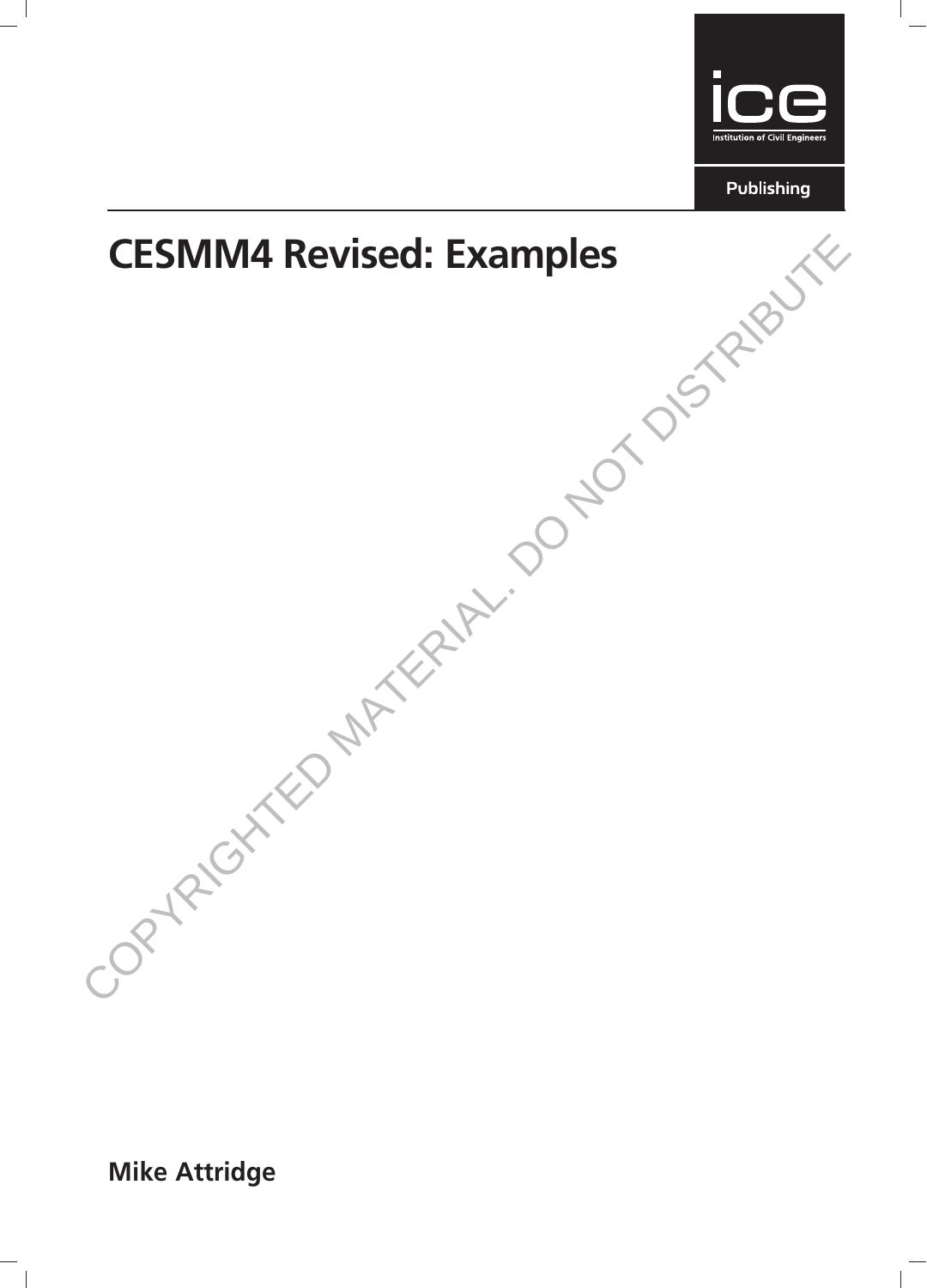## $\overline{\mathbf{C}}$  Publishing

## Attridge Mike

ISBN 978-0-7277-6510-9 http://dx.doi.org/10.1680/cesmmfre.65109 ICE Publishing: All rights reserved

## Introduction

This publication is a sister publication to the CESMM4 Revised: Handbook (hereafter shortened to CESMM4 Handbook). The CESMM4 Handbook is a comprehensive guide to the preparation of a bill of quantities in accordance with the revised fourth edition of the Civil Engineering Standard Method of Measurement (hereafter shortened to CESMM4). All references to CESMM4 in this publication refer to this revised fourth edition, published in June 2019.

The foreword to the first edition of CESMM stated that the object of the committee tasked with producing it was to seek to

- $\blacksquare$  standardise the layout and contents of bills of quantities prepared in accordance with CESMM
- $\blacksquare$  provide a systematic structure of bill items leading to more uniform itemisation and description.

The principal focus of this publication is to explain how CESMM4 achieves these objectives by describing and illustrating how a bill of quantities prepared in accordance with CESMM4 should be structured and how items included in the bill should be compiled. With this knowledge, the larger part of the publication then provides sample pages from a hypothetical bill of quantities illustrating item descriptions that have been compiled in accordance with the principles and rules contained in CESMM4. Hereafter, 'Bill of Quantities' with capitals refers to a bill of quantities as defined in CESMM4. **Interpretation**<br>
This publication is a sister publication is the *CFSWM4 Revised: Unglish* Cheratic shortest to the Co-CAMM *Hardcook*). The *CESMM4 Propiesing* Constant enverted to a form of a street of the resistent of

1. The structure of the Bill of Quantities Paragraph 5.2 states that CESMM4 provides mandatory direction as to how the Bill of Quantities should be structured.

The Bill of Quantities shall be divided into the following sections.

- (a) List of principal quantities
- (b) Preamble
- (c) Daywork Schedule
- ( $d$ ) Work items (grouped into parts)
- (e) Grand Summary.

Parts  $(a)$ ,  $(b)$ ,  $(c)$  and  $(e)$  should be relatively straightforward to prepare when read in conjunction with the associated paragraphs in section 5 of CESMM4.

It is part  $(d)$ , the work items and the grouping of these into parts in the Bill of Quantities, that requires a little more thought.

Paragraph 5.9 of CESMM4 states that

The items in the Bill of Quantities ... may be arranged in to numbered parts to distinguish between those parts of the work of which the nature, location, access, limitation on sequence or timing or any other special characteristic is thought likely to give rise to different methods of construction or considerations of cost.

The use of the word 'may' indicates that the arrangement of the Bill of Quantities into numbered parts is advisory and not mandatory, but if the advice is followed, paragraph 5.10 of CESMM4 states that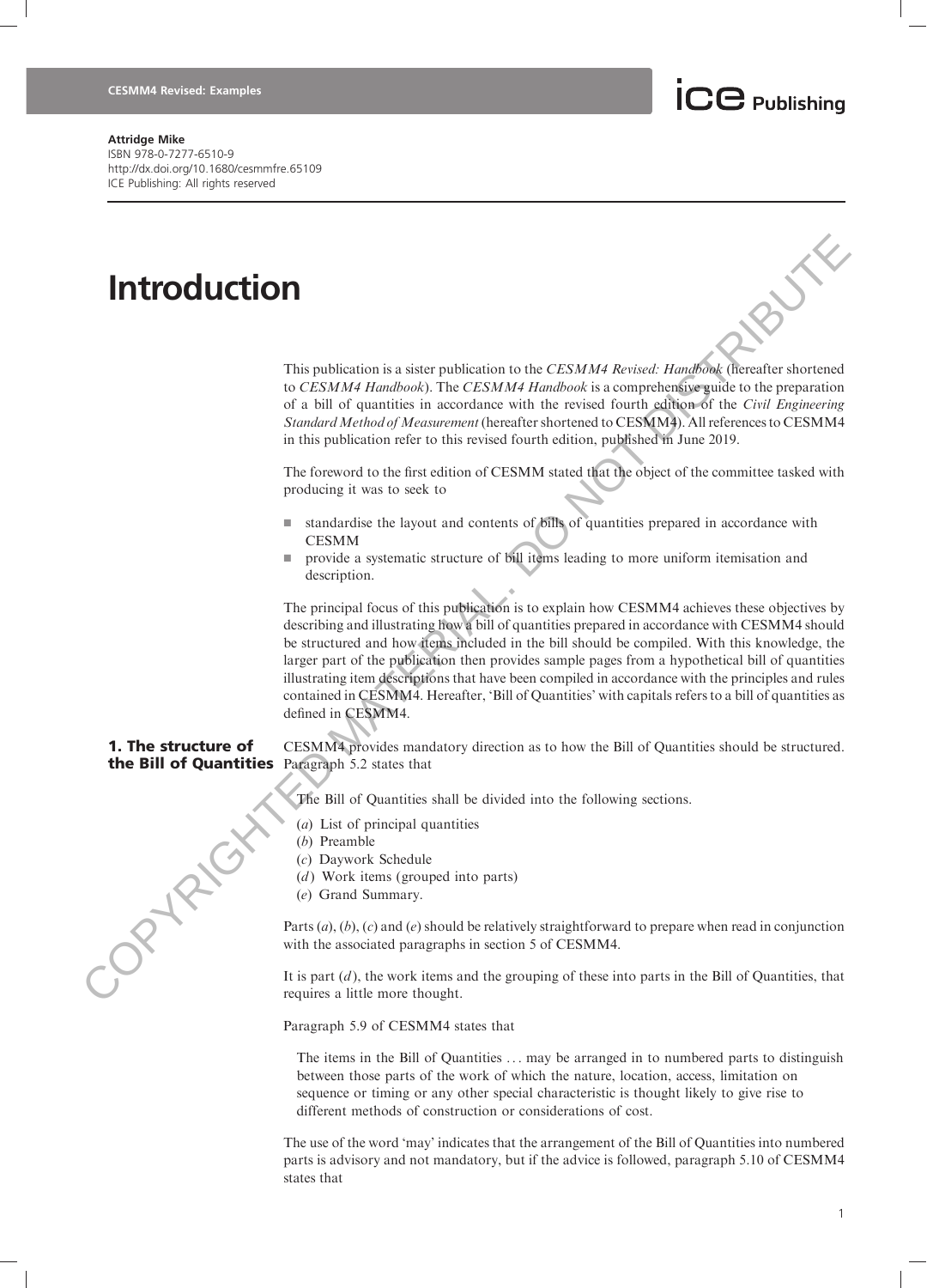Each part of the Bill of Quantities shall be given a heading and groups of items within each part be given sub-headings. Headings and sub-headings shall be read as part of the item descriptions to which they apply

By way of an example of how the advice given in paragraphs 5.2, 5.9 and 5.10 may be applied, Figure 1 illustrates the structure of a Bill of Quantities taken from a project for a large bascule (opening) bridge and associated approach roads in connection with a new crossing of a navigational waterway.

| tional waterway. |                  |                                                     | Figure 1 illustrates the structure of a Bill of Quantities taken from a project for a large bascule<br>(opening) bridge and associated approach roads in connection with a new crossing of a naviga-                                                                                                                                                                                                                                                                                                                                                                                                                                                                                                                                                                     |  |
|------------------|------------------|-----------------------------------------------------|--------------------------------------------------------------------------------------------------------------------------------------------------------------------------------------------------------------------------------------------------------------------------------------------------------------------------------------------------------------------------------------------------------------------------------------------------------------------------------------------------------------------------------------------------------------------------------------------------------------------------------------------------------------------------------------------------------------------------------------------------------------------------|--|
|                  |                  |                                                     | In this example, sections of this Bill of Quantities are identified by the letters $A$ to $E$ to<br>distinguish them from the numbered parts into which the work items themselves are divided.                                                                                                                                                                                                                                                                                                                                                                                                                                                                                                                                                                           |  |
| and so on.       |                  | Figure 1 Structure of an example Bill of Quantities | Although not shown in this example, some of the parts of this Bill of Quantities were broken down<br>further into sub-parts – an example being parts 2.1 and 2.2, the approach viaducts, which were<br>separated into the three structural components of most bridge structures, namely the abutments,<br>the piers and the deck. Likewise, parts 6.1, 6.2 and 6.3 covering the highways were broken<br>down further into the various elements typically associated with highway works such as<br>demolition and site clearance, earthworks, drainage, roads and pavements, kerbs and footways,<br>Having seen how the Bill of Quantities may be arranged into separate numbered parts, attention<br>must then turn to how the items within each part should be grouped. |  |
|                  |                  | <b>Project: The River Deeping Road Crossing</b>     |                                                                                                                                                                                                                                                                                                                                                                                                                                                                                                                                                                                                                                                                                                                                                                          |  |
|                  | <b>Section A</b> | List of principal quantities                        |                                                                                                                                                                                                                                                                                                                                                                                                                                                                                                                                                                                                                                                                                                                                                                          |  |
|                  | <b>Section B</b> | Preamble                                            |                                                                                                                                                                                                                                                                                                                                                                                                                                                                                                                                                                                                                                                                                                                                                                          |  |
|                  | <b>Section C</b> | <b>Daywork Schedule</b>                             |                                                                                                                                                                                                                                                                                                                                                                                                                                                                                                                                                                                                                                                                                                                                                                          |  |
|                  | Section D        | <b>Work items</b>                                   |                                                                                                                                                                                                                                                                                                                                                                                                                                                                                                                                                                                                                                                                                                                                                                          |  |
|                  |                  | Part 1                                              | <b>General items</b>                                                                                                                                                                                                                                                                                                                                                                                                                                                                                                                                                                                                                                                                                                                                                     |  |
|                  |                  | Part 2                                              | <b>Bridge structures</b><br>Part 2.1 - South approach viaduct<br>Part 2.2 - North approach viaduct<br>Part 2.3 - Rolling bascule bridge<br>Part 2.4 – Southern approach embankment<br>Part 2.5 - Northern approach embankment                                                                                                                                                                                                                                                                                                                                                                                                                                                                                                                                            |  |
|                  |                  | Part 3                                              | <b>Control tower</b><br>Part 3.1 - Structure<br>Part 3.2 - Architectural fit out<br>Part 3.3 – Building services<br>Part 3.4 – Compound external works                                                                                                                                                                                                                                                                                                                                                                                                                                                                                                                                                                                                                   |  |
| 1927-            |                  | Part 4                                              | <b>Maritime</b><br>Part 4.1 - Dolphin structures<br>Part 4.2 - Mooring pontoon<br>Part 4.3 - Navigational aids                                                                                                                                                                                                                                                                                                                                                                                                                                                                                                                                                                                                                                                           |  |
|                  |                  | Part 5                                              | <b>MEICA</b><br>Part 5.1 - Mechanical systems<br>Part 5.2 - Hydraulic systems<br>Part 5.3 - Electrical systems                                                                                                                                                                                                                                                                                                                                                                                                                                                                                                                                                                                                                                                           |  |
|                  |                  | Part 6                                              | <b>Highways</b><br>Part 6.1 - South bank main carriageway<br>Part 6.2 - South bank access roads<br>Part 6.3 - North bank main carriageway                                                                                                                                                                                                                                                                                                                                                                                                                                                                                                                                                                                                                                |  |
|                  |                  | Part 7                                              | <b>Utilities</b>                                                                                                                                                                                                                                                                                                                                                                                                                                                                                                                                                                                                                                                                                                                                                         |  |
|                  |                  | Part 8                                              | <b>Accommodation works</b>                                                                                                                                                                                                                                                                                                                                                                                                                                                                                                                                                                                                                                                                                                                                               |  |
|                  |                  | Part 9                                              | Landscaping and ecology                                                                                                                                                                                                                                                                                                                                                                                                                                                                                                                                                                                                                                                                                                                                                  |  |
|                  |                  | Part 10                                             | <b>Communications</b>                                                                                                                                                                                                                                                                                                                                                                                                                                                                                                                                                                                                                                                                                                                                                    |  |
|                  | <b>Section E</b> | <b>Grand Summary</b>                                |                                                                                                                                                                                                                                                                                                                                                                                                                                                                                                                                                                                                                                                                                                                                                                          |  |

Figure 1 Structure of an example Bill of Quantities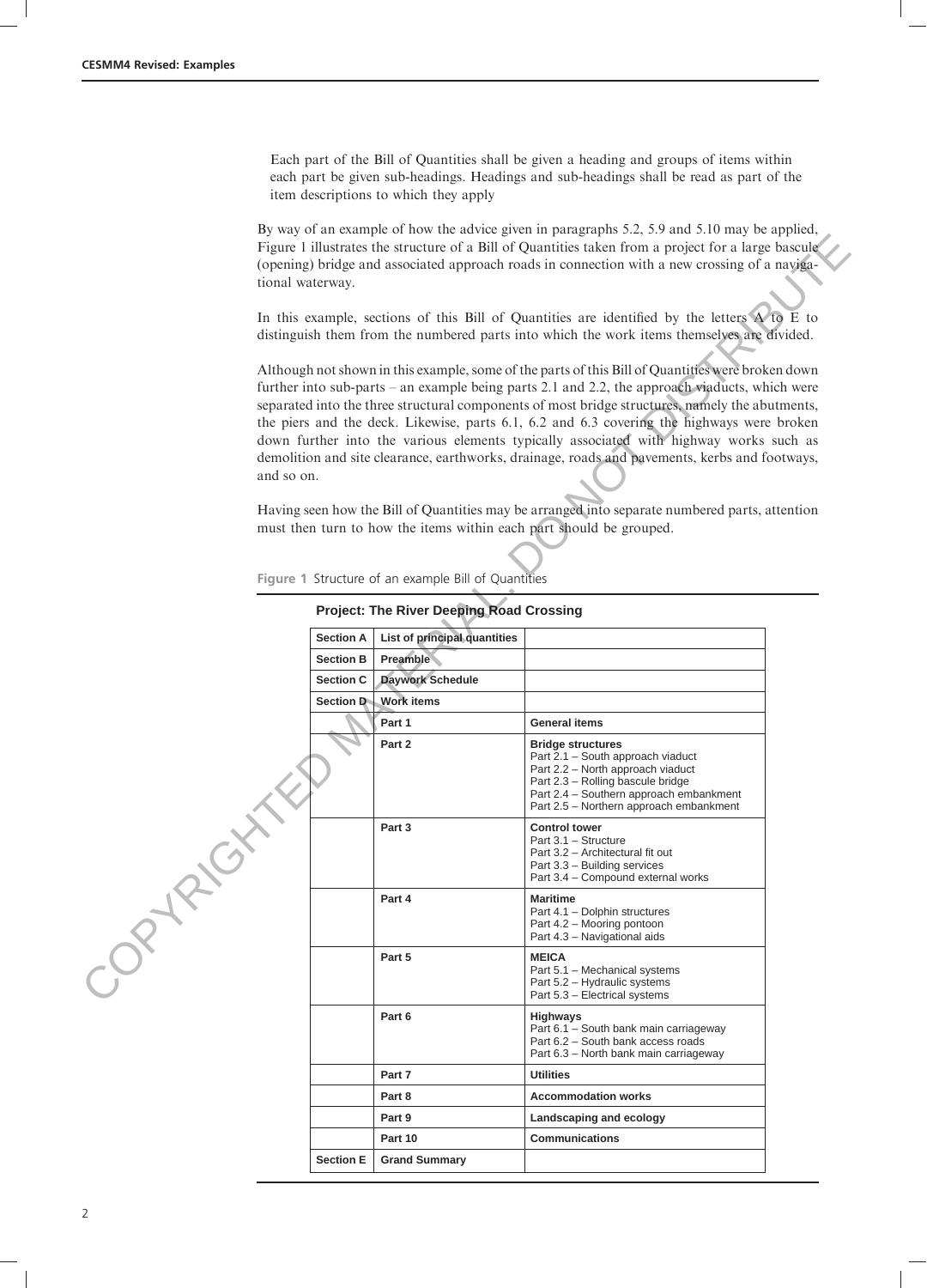

Figure G.1 Inclination zones for plane formwork defined in rules M2(e), M3, D1 and A2. Note the precise boundaries of the zones. For example, an inclination of  $10^\circ$  to the vertical is in zone 3; an inclination of  $10.5^{\circ}$  is in zone 2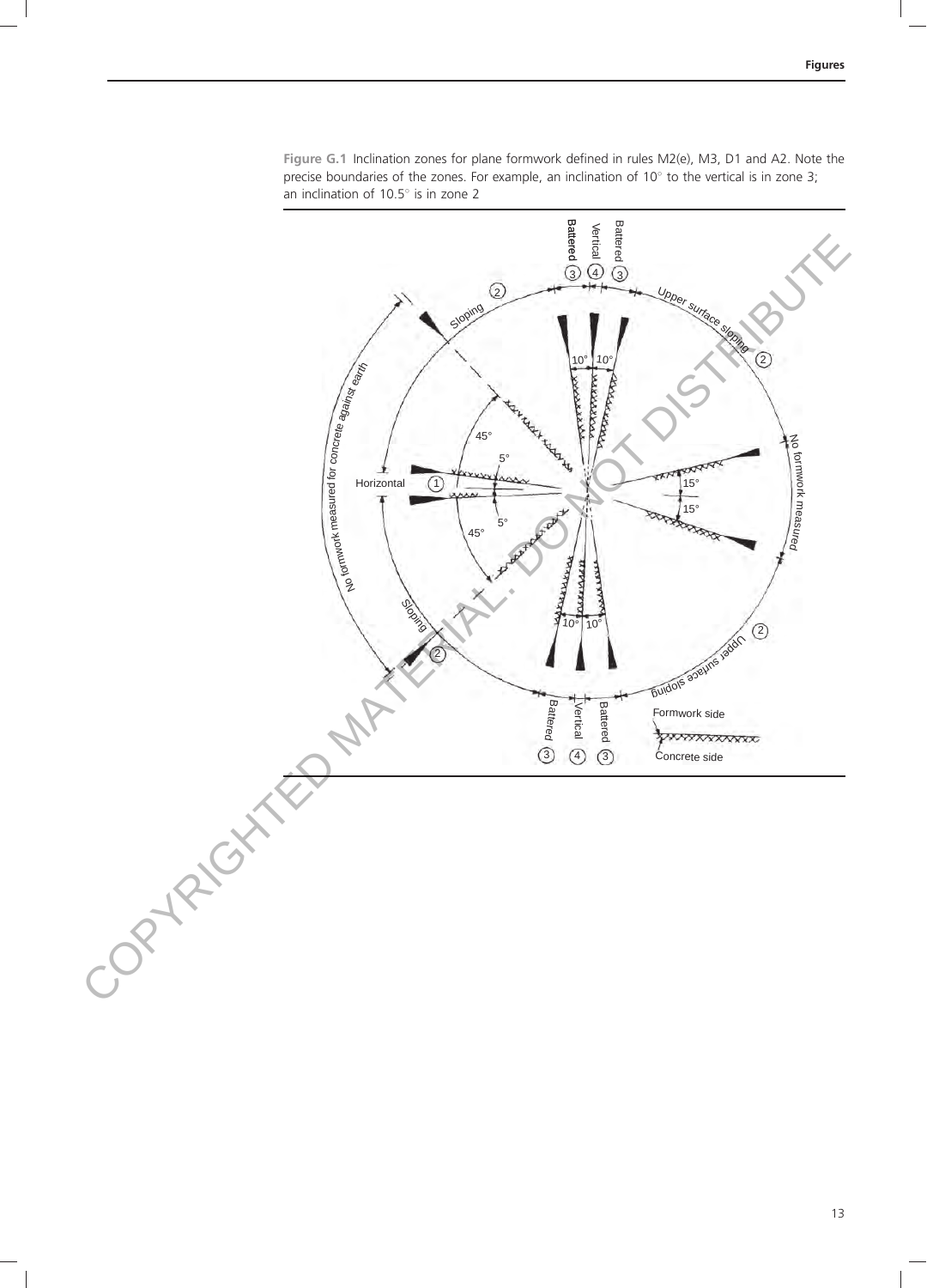PART 28. SITEWORKS

| <b>Number</b> | Item description                                                                      | Unit           | Quantity | Rate       | Amount           |              |
|---------------|---------------------------------------------------------------------------------------|----------------|----------|------------|------------------|--------------|
|               |                                                                                       |                |          |            | $\pmb{\epsilon}$ | $\mathbf{p}$ |
|               | PART 28. SITEWORKS.                                                                   |                |          |            |                  |              |
|               | EARTHWORKS.                                                                           |                |          |            |                  |              |
|               | General excavation.                                                                   |                |          |            |                  |              |
| E411          | Topsoil maximum depth not exceeding 0.25 m.                                           | m <sup>3</sup> | 3482     |            |                  |              |
| E424          | Maximum depth 1-2 m.                                                                  | m <sup>3</sup> | 25 2 34  |            |                  |              |
|               | Excavation ancillaries.                                                               |                |          |            |                  |              |
| E532          | Disposal of excavated material.                                                       | m <sup>3</sup> | 9924     |            |                  |              |
|               | Filling.                                                                              |                |          |            |                  |              |
| E624          | Embankments; selected excavated material other than<br>topsoil or rock.               | m <sup>3</sup> | 15 3 10  |            |                  |              |
| E641          | Thickness; 150 mm excavated topsoil.                                                  | m <sup>2</sup> | 23 213   |            |                  |              |
| E642          | Thickness; 150 mm imported topsoil.                                                   | m <sup>2</sup> | 1573     |            |                  |              |
|               | Filling ancillaries.                                                                  |                |          |            |                  |              |
| E711          | Trimming of filled surfaces; topsoil.                                                 | m <sup>2</sup> | 17 036   |            |                  |              |
|               | Landscaping.                                                                          |                |          |            |                  |              |
| E810          | Turfing.                                                                              | m <sup>2</sup> | 5700     |            |                  |              |
| E830          | Grass seeding upon a surface inclined at an angle to<br>the horizontal exceeding 10°. | m <sup>2</sup> | 2050     |            |                  |              |
| E860.1        | Oak trees exceeding 5 m high.                                                         | nr             | 110      |            |                  |              |
| E860.2        | Sycamore trees exceeding 5 m high.                                                    | nr             | 120      |            |                  |              |
|               | $\dot{\textbf{C}}$                                                                    |                |          |            |                  |              |
|               |                                                                                       |                |          |            |                  |              |
|               |                                                                                       |                |          |            |                  |              |
|               |                                                                                       |                |          |            |                  |              |
|               |                                                                                       |                |          |            |                  |              |
|               |                                                                                       |                |          |            |                  |              |
|               |                                                                                       |                |          |            |                  |              |
|               |                                                                                       |                |          |            |                  |              |
|               |                                                                                       |                |          |            |                  |              |
|               |                                                                                       |                |          |            |                  |              |
|               |                                                                                       |                |          |            |                  |              |
|               |                                                                                       |                |          |            |                  |              |
|               |                                                                                       |                |          | PAGE TOTAL |                  |              |